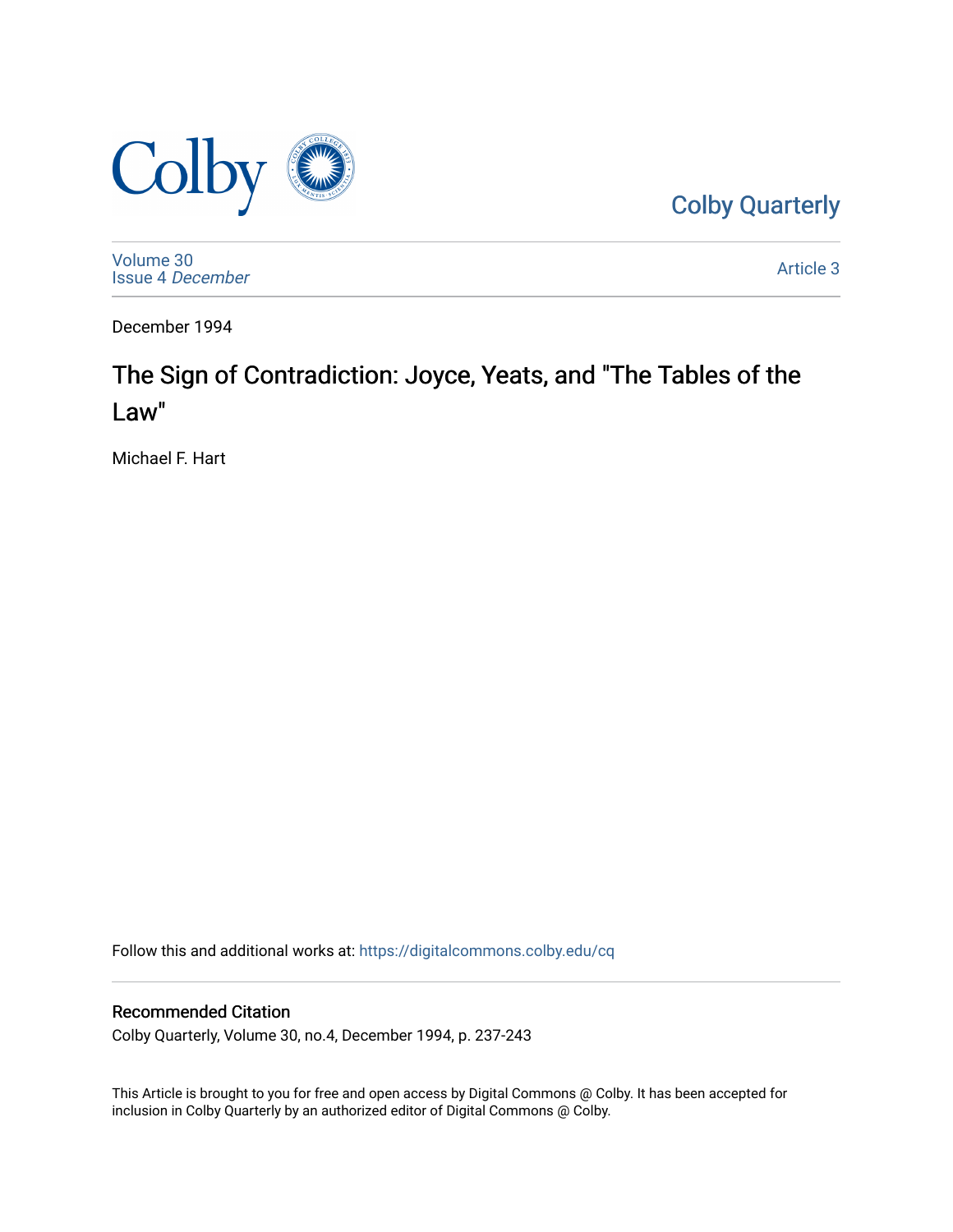# *The Sign of Contradiction: Joyce, Yeats, and "The Tables of the Law"*

## by MICHAEL F. HART

IN THE ESSAYS gathered in *The Critical Writings* and in the early drafts of *A Portrait of the Artist as a Young Man*, the young James Joyce explored the theme of beauty and truth as it was presented in the literary tradition of European aestheticism.! Pater, Wilde, and Symons had struggled with the literary issues surrounding European aestheticism before him, and their writings provided a rich source of ideas in the early stages of his career.<sup>2</sup>However, it was W. B. Yeats, and not Wilde or Pater, who provided Joyce with a model of how an Irish writer might come to terms with aestheticism in a culture, such as Ireland's at the turn of the century, dominated by the language and morality of Catholicism.

It is easy to overlook the importance of Yeats in this matter simply because Joyce, in *The Critical Writings* atleast, expressed such disdain for both Yeats and the aestheticism he represented. In "The Day of the Rabblement" (1901), Joyce dismissed the parochialism of the Irish Literary Theatre for its production of *Diarmuid and Grania,* a play adapted by Moore and Yeats from Irish heroic legend. Instead of echoing the "note of protest" associated by Joyce with the drama of Europe, the Abbey Theatre played to the rabble. Joyce, disappointed, wrote, "the Irish Literary Theatre must now be considered the property of the rabblement of the most belated race in Europe" *(CW 70)*. More importantly, Joyce felt that Yeats was susceptible to such influences because he was an aesthete. His "floating will" and "treacherous instinct of adaptability" are blamed for such a vulgar lapse in taste and "self-respect" (CW 71).

Earlier, in "Drama and Life" (1900), Joyce had condemned the Paterian cult of "Beauty," which he associated with the writers of the Irish Revival. He referred to it as the "swerga of the aesthete"  $(CW 43)$ . In that essay, as so often in these early essays, the aestheticism associated with Yeats and Pater is contrasted with Ibsen's devotion to truth. "Art is true to itself when it deals with truth" Joyce wrote in "Drama and Life"  $(CW43-44)$ . And, to the youthful Joyce, it was the Norwegian writer, Ibsen, who kept the flame of truth alive in the dramatic tradition.

<sup>1.</sup> See Leon Chai, *Aestheticism: The Religion ofArt in Post-Romantic Literature* (New York: Columbia Univ. Press, 1990), 1-45.

<sup>2.</sup> The nineteenth-century context of Joyce's early work remains to be studied in depth. Frank Kermode's Romantic Image (London: Ark, 1986), 1–29, places both Yeats and Joyce within the Romantic tradition of the artist as i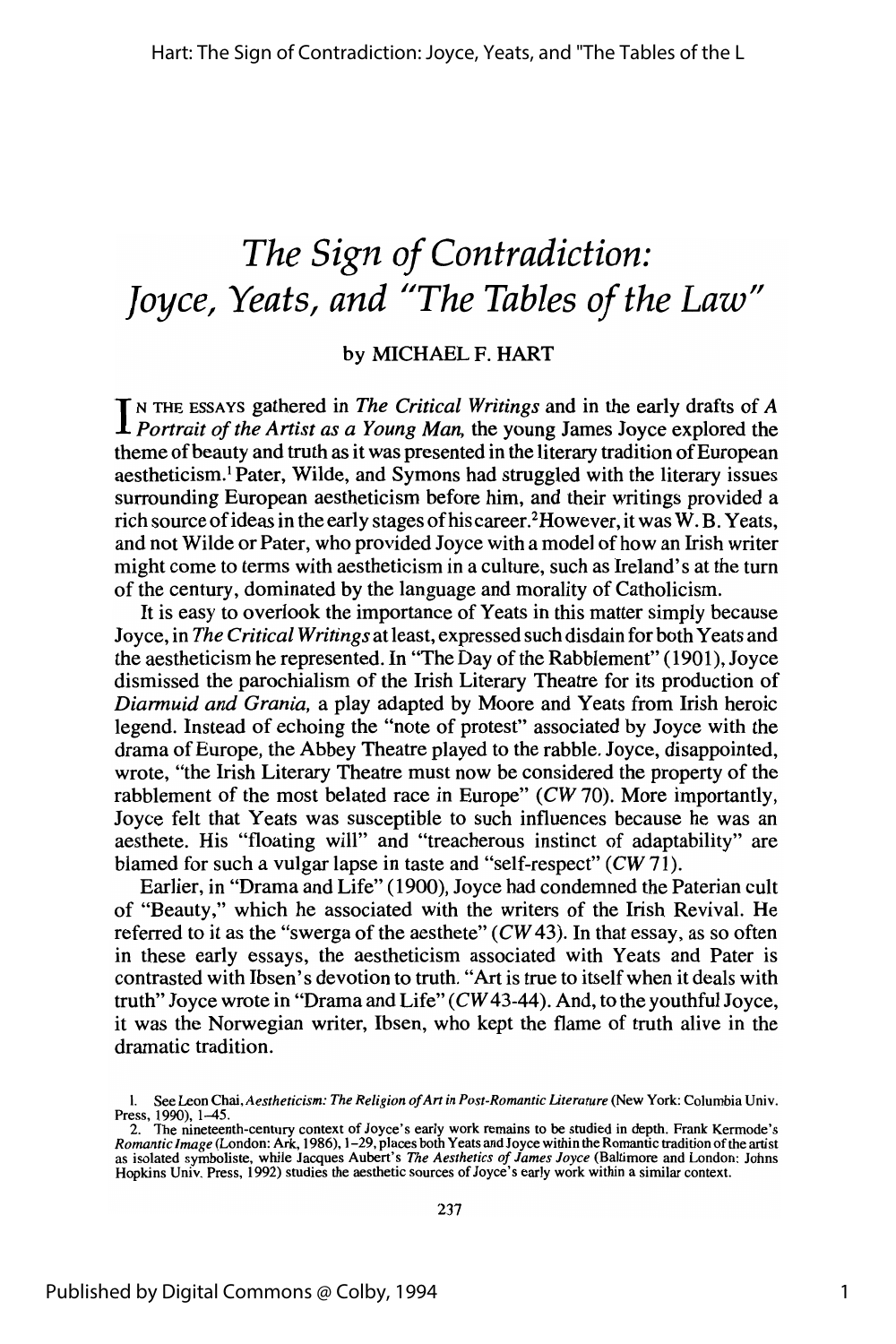### 238 COLBY QUARTERLY

In these early essays Joyce uses this somewhat overworked antithesis of beauty and truth as a dialectical concept dividing the nascent Irish literature of Yeats, Hyde, and Moore from the realism of European writers such as Ibsen, Hauptmann, and Tolstoy. In "The Day of the Rabblement" Joyce unabashedly identifies himself with this European tradition. He writes, "A nation which never advanced so far as a miracle-play affords no literary model to the artist, and he must look abroad" (CW 70). From the perspective of the continent, the plays produced by Yeats at the Abbey Theatre looked timid to the young Joyce in light of the bold social protest of Ibsen's drama.

However, this easy contrast of beauty and truth, Ireland and Europe, reaches a point of crisis in the essay on the Irish romantic poet, James Clarence Mangan. Joyce's defense of Mangan's life, a life lived in devotion to the truth of poetry, seems to contradict his earlier rejection of beauty as the "swerga of the aesthete." Beauty, Joyce admits, is an essential element in poetry and in the life of the artist. Indeed, like Rubek at the end of Ibsen's *When We Dead Awaken*, Joyce implies that beauty may be the form of the highest truth.<sup>3</sup> And so he writes at the end of the Mangan essay:

Beauty, the splendour of truth, is a gracious presence when the imagination contemplates intensely the truth of its own being or the visible world, and the spirit which proceeds out of truth and beauty is the holy spirit of joy.  $(CW 83)$ 

Now this is certainly closer to the aestheticism of Yeats's essay on "William Blake and the Imagination" (1897). It overturns the position taken by Joyce in "The Day of the Rabblement."<sup>4</sup> The opposition of beauty and truth, or aestheticism and realism, has yielded to a subtle synthesis, expressed in the phrase, "beauty, the splendour of truth." Characteristically, the third element arising from thissynthesisis expressed in religious language. Both beauty and truth now proceed out of the "holy spirit of joy." In this example Joyce employs the methods of aestheticism, particularly the adoption of religious language to an aesthetic end characteristic of Pater and Wilde, as a means of transcending the dialectical opposition between beauty and truth established in the earlier essays. Mangan's lonely dedication to the ideal of beauty places him in the heroic tradition of Ibsen while his romantic temperament makes him akin to Yeats. In the figure of this Irish poet Joyce finds a way out of the dilemma he created when he divided Irish literature from the larger context of the European tradition. If Irish literature is to accomplish something, Joyce implies, it must be absorbed into the European tradition.

Joyce applies this concept of values to Yeats in "The Day of the Rabblement" when he singles out "The Adoration of the Magi" for praise as a story worthy of the Russian realists.<sup>5</sup>This tradition of European realism, and not the rabble of the

<sup>3.</sup> See Joyce's discussion of this play by Ibsen in "Ibsen's New Drama" in *The Critical Writings*, 48-67.<br>4. Yeats discusses Blake's religion of art in his essay, "William Blake and the Imagination," in *Essays and Introductions* (New York: Collier Books, 1977), 111-15.

<sup>5.</sup> This story, along with "The Tables of the Law," was praised so highly by Joyce when he met Yeats that Yeats<br>was persuaded to republish them. Yeats's prefatory remarks indicate this: "I do not think I should have reprint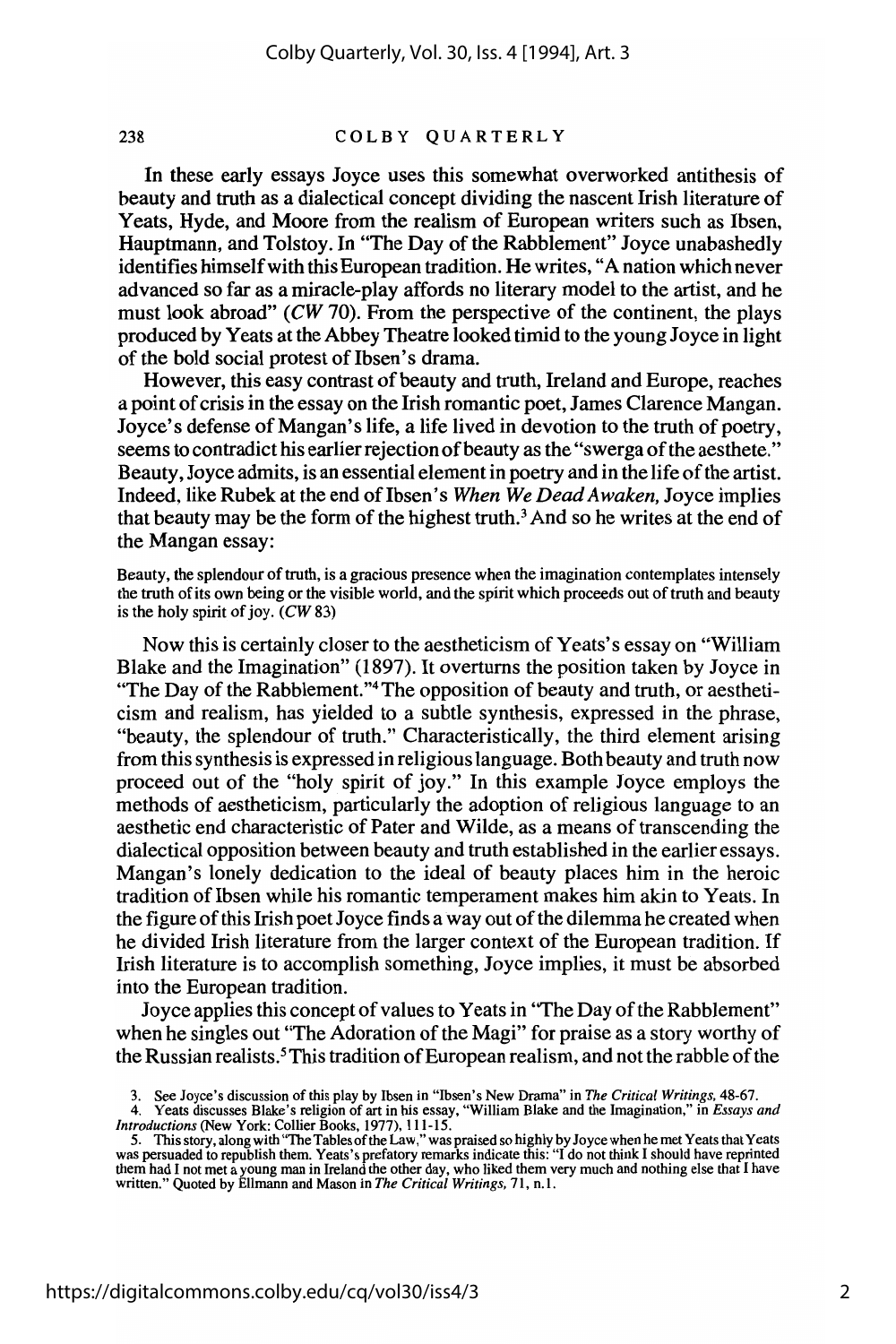### MICHAEL F. HART 239

Irish peasantry, Joyce suggests, should provide the criterion for judging Irish writers. In "The Adoration of the Magi," according to Joyce's judgement, and in the poetry of *The Wind Among the Reeds,* Yeats pursues the line of truth while keeping an eye on the high goal of ideal beauty. This dual perspective allows Yeats to explore the internal contradictions of European aestheticism in an Irish context.6This is the direction Joyce follows in his later works in the character of Stephen Dedalus.

Within the Irish context the question of aestheticism inevitably became involved with the fate ofCatholicism in Irish culture. The stories collected in *The Secret Rose,* particularly the three stories "Rosa Alchemica," "The Tables ofthe Law," and "The Adoration of the Magi," all center around a confrontation between the religion of art, occultism, and Catholic morality.7 Through the figures of Michael Robartes and Owen Aherne Yeats explored the theme of aestheticism with the works ofEuropean writers such as Villiers de L'Isle Adam in mind but always in the context of fin-de-siecle Dublin. This aspect of his early work distinguishes Yeats's achievement from the European writers Joyce named in "The Day of the Rabblement." Through Yeats's stories the young Joyce could have found a way to reconcile himself to the claims of beauty and truth in a fictional context that paralleled the synthesis he found in the life of Mangan.

This process is most clearly illustrated in the series of semi-autobiographical narratives Joyce wrote between 1904, when he wrote an essay titled "A Portrait of the Artist," and 1914 when the final version of *A Portrait of the Artist as a Young Man* was completed in Trieste.<sup>8</sup> This includes the abandoned manuscript of *Stephen Hero* (1904-06), which contains a detailed discussion of Yeats's story, "The Tables of the Law." As Joyce refines his vision of the growth of the artist's imagination, he also comes to terms with Yeats. For this reason a comparative reading of Joyce's most sustained autobiographical portrait and Yeats's story is necessary to understand how Joyce incorporated his struggle with Yeats into his fictional universe. This can be accomplished most effectively by comparing Yeats's story "The Tables ofthe Law" to Joyce's critique ofit in *Stephen Hero.*

In chapter twenty-three of *Stephen Hero* Stephen Daedalus has a long discussion on the topic of Dante and Bruno with Father Artifoni, his Italian teacher. This introduces the theme of Stephen's interest in Italian literature and prepares us for the breakthrough that follows. Directly after this discussion the narrator describes Stephen's discovery of Yeats's story, "The Tables of the Law":

<sup>6.</sup> See Michael F. Hart, "The Spirit of Reconciliation: James Joyce, Catholicism, and the European Romantic Tradition:' unpublished dissertation (Rutgers Univ., 1992),69-168, for a detailed discussion of the European context of both Yeats and Joyce's relation to aestheticism.

<sup>7.</sup> According to an unsigned note in a private edition, these three stories were originally intendedfor publication in *The Secret Rose.* See the introduction ofthe Variorum Edition for a detailed account of the publishing history. *The Secret Rose, Stories by W. B. Yeats: A Variorum Edition,* ed. Phillip L. Marcus, Warwick Gould, and Michael<br>J. Sidnell (Ithaca and London: Cornell Univ. Press, 1981), xiv-xv. All quotations are taken from this Varioru Edition.

<sup>8.</sup> SeeThe Viking Critical Library Edition for the text ofJoyce's 1904essay, *A Portrait oftheArtistas a Young Man,* Text, Criticism, and Notes, ed. Chester G. Anderson (New York: Penguin Books, 1977), 257-66.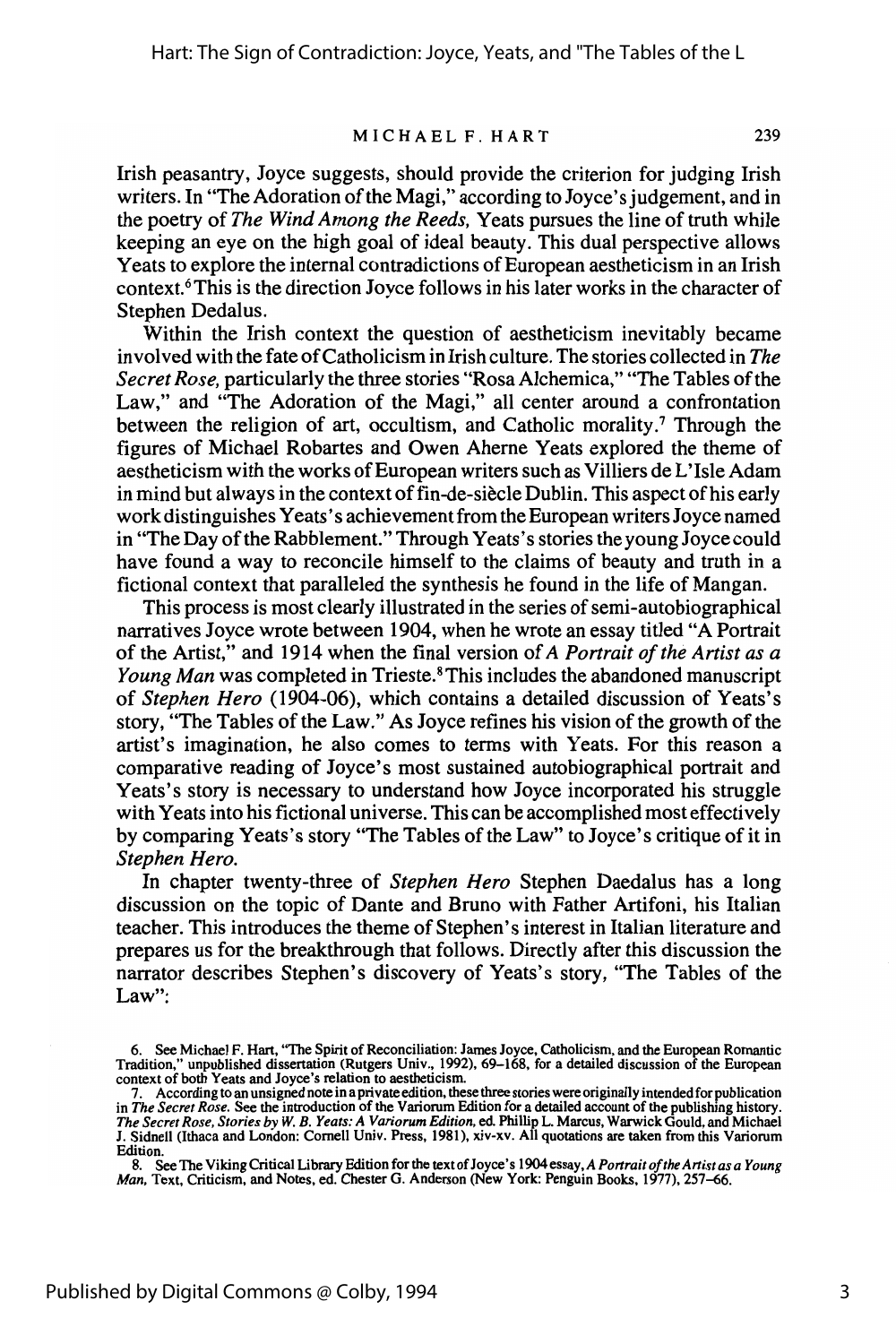#### 240 COLBY QUARTERLY

He had found on one ofthe carts of books near the river an unpublished book containing two stories by W. B. Yeats. One of these stories was called *The Tables of the Law* and in it was mentioned the fabulous preface which Joachim, abbot of Flora, is said to have prefixed to his Eternal Gospel. *(SH*  $176$ <sup>9</sup>

Stephen is inspired by this discovery to continue his "Franciscan studies" which he began in Marsh's Library.10These studiesincluded the prophecies ofthe same Joachim of Flora whose ideas figure so largely in the fate of Owen Aherne. Enthralled with Yeats's story, Stephen memorizes it and walks "through the streets at night intoning phrases to himself," a Yeatsian monk meditating on his sacred book.

Stephen consecrates Yeats's story while he systematically misreads it. He ignores the narrator's misgivings and extracts the first principle of artistic economy ("the isolation of the artist") from Aherne's esoteric ruminations:

The atmosphere of these stories was heavy with incense and omens and the figures of the monkerrants, Aherne and Michael Robartes strode through it with great strides. Their speeches were like the enigmas of a disdainful Jesus; their morality was infrahuman or superhuman: the ritual they laid such store by was so incoherent and heterogeneous, so strange a mixture of trivialities and sacred practices that it could be recognized as the ritual of men who had received from the hands of high priests, [who had been] anciently guilty ofsome arrogance ofthe spirit, a confused and dehumanised tradition, a mysterious ordination. *(SH 178)*

Readers of *A Portrait of the Artist* know that this "mysterious ordination" will transform Stephen into a "priest of eternal imagination." However, in "The Tables of the Law" the narrative is divided into two parts that reflect a conflict between the aesthetic and religious claims made on Aherne. This conflict, which reflects the antinomianism prevalent in the decadent literature of the period, is echoed in the narrative structure of the story. However, Stephen ignores this conflict as he reads Yeats's story as a myth concerning the prophetic function of the artist in history.<sup>11</sup>

For example, the aestheticist gospel of beauty proclaimed by Owen Aherne in the first part of "The Tables of the Law" is interpreted by Stephen as a book ofprophecies. "Civilization," Stephen tells Cranly, "may be said indeed to be the creation ofits outlaws" *(SH* 178). Both the artist and the outlaw transgress the laws of society in order to renew the spiritual life of civilization. This is the way Stephen reads Joachim of Flora through the medium of Yeats. However, "The Tables of the Law" is less concerned with a prophetic view of history or of the

<sup>9.</sup> All quotations from *Stephen Hero* taken from edition edited by Theodore Spencer (New York: New Directions, 1963).

<sup>10.</sup> While in Dublin I had the opportunity to visit Marsh's Library in St. Patrick's Close. My visit was enhanced immeasurably by the generosity and kindness of Ms. Muriel McCarthy, Keeper of the Library, who allowed me immeasurably by the generosity and kindness of Ms. Muriel McCarthy, Keeper of the Library, who allowed me<br>to peruse the Vaticinia de Summis Pontificibus, the text attributed to Joachim and read by Joyce in Marsh's in<br>Octob in *Eire* Winter 1979: 133-41.

II. Brief critical discussions ofJoyce's use of Yeats's "The Tables of the Law" can be found in Eitel Timm's *W. B. Yeats:* A *Century ofCriticism* (Columbia: Camden House, 1990),22-23, and in William H. O'Donnell's *A Guide to the Prose Fiction ofW. B. Yeats* (Ann Arbor: UMI Research Press, 1983), 119-20. Also ofnote is the fulllength study of the nineteenth-century reception of Joachim's ideas, Joachim of Fiore and the Myth of the Eternal<br>Return in the Nineteenth Century by Marjorie Reeves and Warwick Gould (Oxford: Clarendon Press, 1987). See<br>"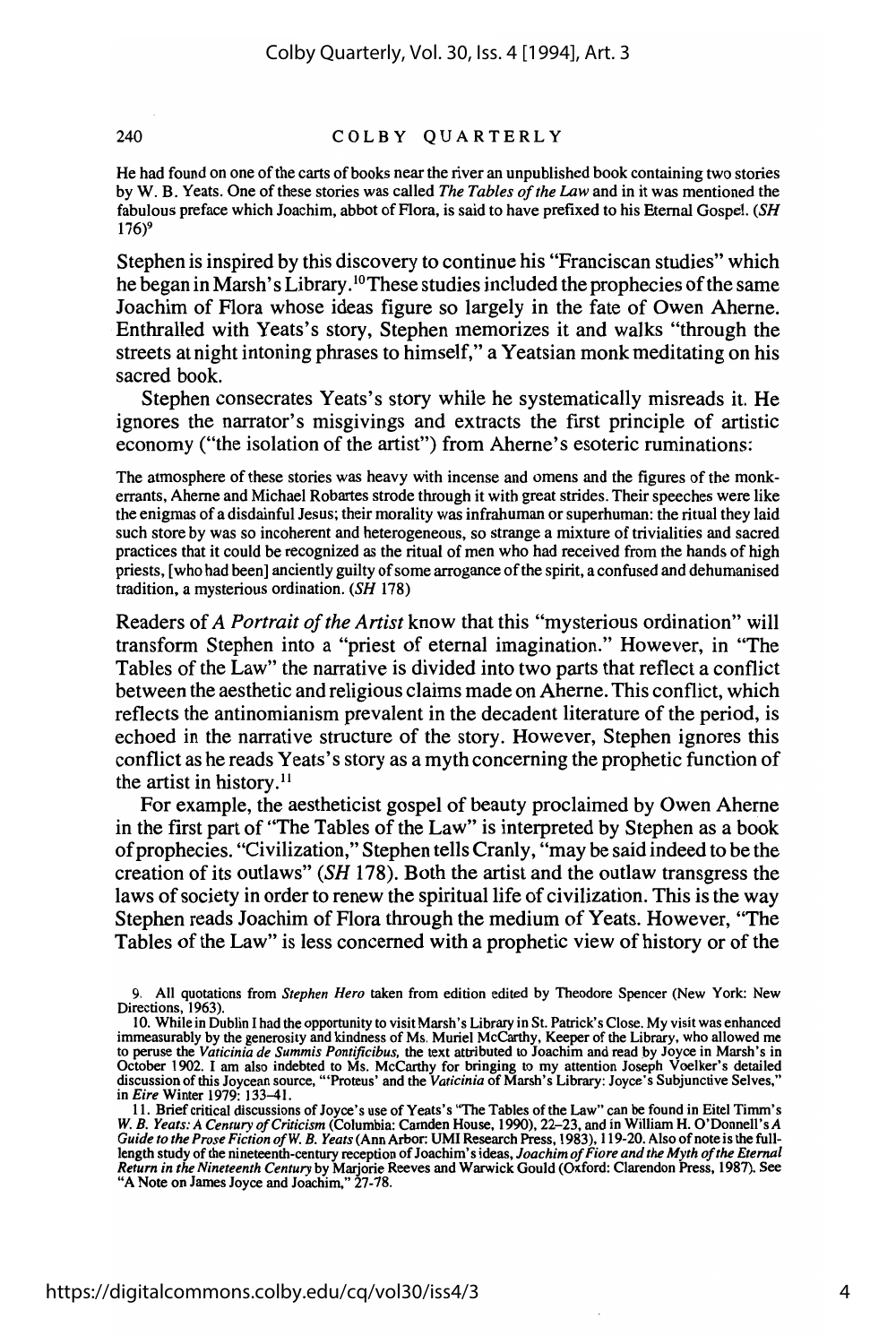#### MICHAEL F. HART <sup>241</sup>

priestly function of art than it is with the contradiction between the aesthetic and religious realms as a central drama in the fate of Owen Aherne.

The story is divided into two parts, each reflecting the divided soul of the hero, Owen Aherne. In the first part Aherne tells the story of the *Liber Inducens in Evangelium Aeternum,* the strange book of prophecies Aherne has in his possession. Previous owners of this book have included the family of Aretino and the father of Benvenuto Cellini. It is, according to Aherne, the lost book of the Franciscan visionary, Joachim of Flora. The key to its mystery is the doctrine of the three kingdoms of divine revelation, "The Kingdom of the Father was past, the Kingdom of the Son passing, the Kingdom of the Spirit yet to come." According to Aherne, the coming of the kingdom of the spirit will be heralded by the triumph of the "spiritualis intelligentia," a method of reading that substitutes spiritual meaning for the "dead letter."

As Aherne describes this Pauline hermeneutic, he also proclaims the aestheticist gospel of beauty. Surrounded by paintings from the Italian Renaissance, gothic doorways, and Pre-Raphaelite drawings, Aherne lives in a hermetic world reminiscent of the hero of Huysmans' novel, *A Rebours,* Des Esseintes. <sup>12</sup> As he describes the sacred mysteries of Joachim of Flora's prophecies, he tells the narrator that the "secret law" yet unwritten on the ivory tablets hanging on the wall will be inspired by "poets and romance-writers" and will condense the wisdom and beauty expressed by the world's great poets, painters, and musicians.

Now this vision seems to parallel the one proclaimed by Stephen in chapter twenty-three of *Stephen Hero.* However, in the second part of Yeats's story the narrator catches up with Aherne ten years later and finds him a broken man. "Has the philosophy of the *Liber Inducens in Evangelium Aetemum* made you very unhappy?" he asks Aherne. And Aherne replies:

At first I was full of happiness, for I felt a divine ecstasy, an immortal fire in every passion, in every hope, in every desire, in every dream....Then all changed and I was full of misery; and in my misery it was revealed to me that man can only come to that Heart [of God] through the sense of separation from it we call sin, because I had discovered the law of my being, and could only express or fail to express my being, and I understood that God has made a simple and an arbitrary law that we may sin and repent. (SR 162)

The narrator's misgivings, and his suspicions of Aherne's heresy, voiced at the end of part one, are realized. Aherne, like Faust, has been damned through his search for secret knowledge. Rather than discovering the key to liberation, he has uncovered the truth in the fonn of a contradiction.

The sign of this contradiction is manifest in the "tables of the law." In part one the blank state of the tablets represents the expectancy of the prophetic moment, the moment when the new revelation of the kingdom of the spirit will be revealed. In part two the narrator notices that the tablets have been inscribed with "an elaborate casuistry" in Latin, implying that the Eternal Gospel of beauty written

12. There are many suggestive parallels between Huysmans' hero and Stephen Dedalus that still need to be examined. See J. K. Huysmans, *A Rebours* (Paris: Editions Gallimard, 1977).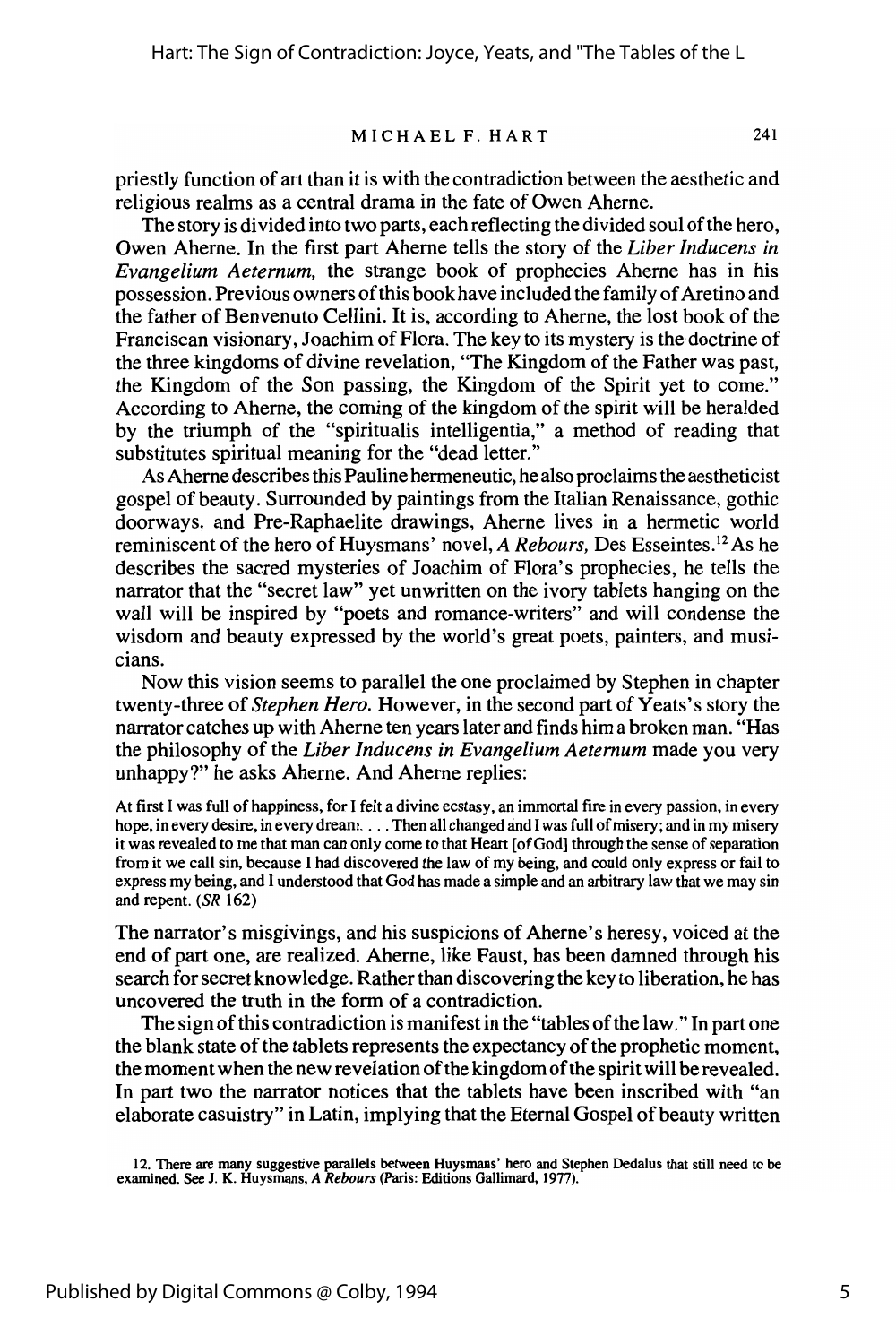#### 242 COLBY QUARTERLY

by the great artists of the past has been replaced by the moral imperatives of Catholicism. The narrator underscores this interpretation when he says of Aherne that he "understood how Catholicism had seized him in the midst of the vertigo he called philosophy." Aherne's acceptance of the aestheticist doctrine of beauty proves, unwittingly, to be the instrument of his apostasy. Beauty and truth, at least in Yeats's story, appear to be irreconcilable.

If we return to *Stephen Hero* we can see that this is the central paradox in Stephen's attempt to construct a theory of the artist. Like Aherne, Stephen searches for a new revelation, a religion of art. It appears, at first, that he finds the source of that revelation not in the lost prophecies of Joachim of Flora, which turn out, in the end, to be a "Fractura Tabularum" (an empty slate that may represent the contradiction of writing itself), but in Yeats's attempt to construct a myth of the artist. However, at the center of Yeats's myth an abyss opens: the abyss separating the law of individual being from the law of God. And in the process of substituting one for the other Aherne realizes that the two laws are tragically opposed. The aestheticist quest for beauty has turned out to be a wandering in a dark wood, rebellion has turned into error.<sup>13</sup>

The Dantean theme in Yeats's story reappears at the end of chapter twentythree of *Stephen Hero.* After listening to Stephen's discourse on the artist as outlaw, Cranly examines Stephen much in the way the narrator interrogates Aherne. "TheChurch believes that in every act a man does he seeks some good," Cranly tells Stephen. "I understand the good which these men seek but what do you seek?" (SH 179).

The answer to this question and Joyce's recognition of Stephen's confusion is indicated by the fact that he gives the last word to Cranly and not to Stephen:

- The Church differentiates between the good which this man seeks and the good which I seek. There is a bonum simpliciter. Then [sic] men you mention seek a good of that kind because they are impelled by [direct] passions which are direct even ifthey are menial: lust, ambition, gluttony. Iseek a bonum arduum.

- It might be a bonum very much simpliciter. I don't think you know, said Cranly. *(SH 180)*

Cranly accuses Stephen of confusing the aesthetic claims of beauty with the moral desire for the good. In the same way, in Yeats's "The Tables of the Law" the narrator damns Owen Aherne for his pursuit ofthe alchemical rose. The two acts are not identical-they are parallel. And in the space created by this intertextual parallel, Joyce and Yeats are united.

In "The Tables of the Law" Joyce discovered a fictional model of a dialectical method, a method for rendering the accounts of the quest for beauty while telling the truth about the claims of Catholicism in the context of Irish culture at the turn of the century. European writers, such as Tolstoy and Flaubert, also addressed this dilemma: how to reconcile the claims of art with the moral claims of a religious culture. The theme appears again in *Ulysses.* <sup>14</sup>

<sup>13.</sup> See Dante Alighieri, *Inferno* I, 1-3, trans. Charles Singleton (Princeton: Princeton Univ. Press, 1970).<br>14. See the first three chapters of *Ulysses* where Stephen is torn between his desire for beauty ("Who goes wit Fergus?") and his gnawing inner conscience ("Agenbite of inwit").